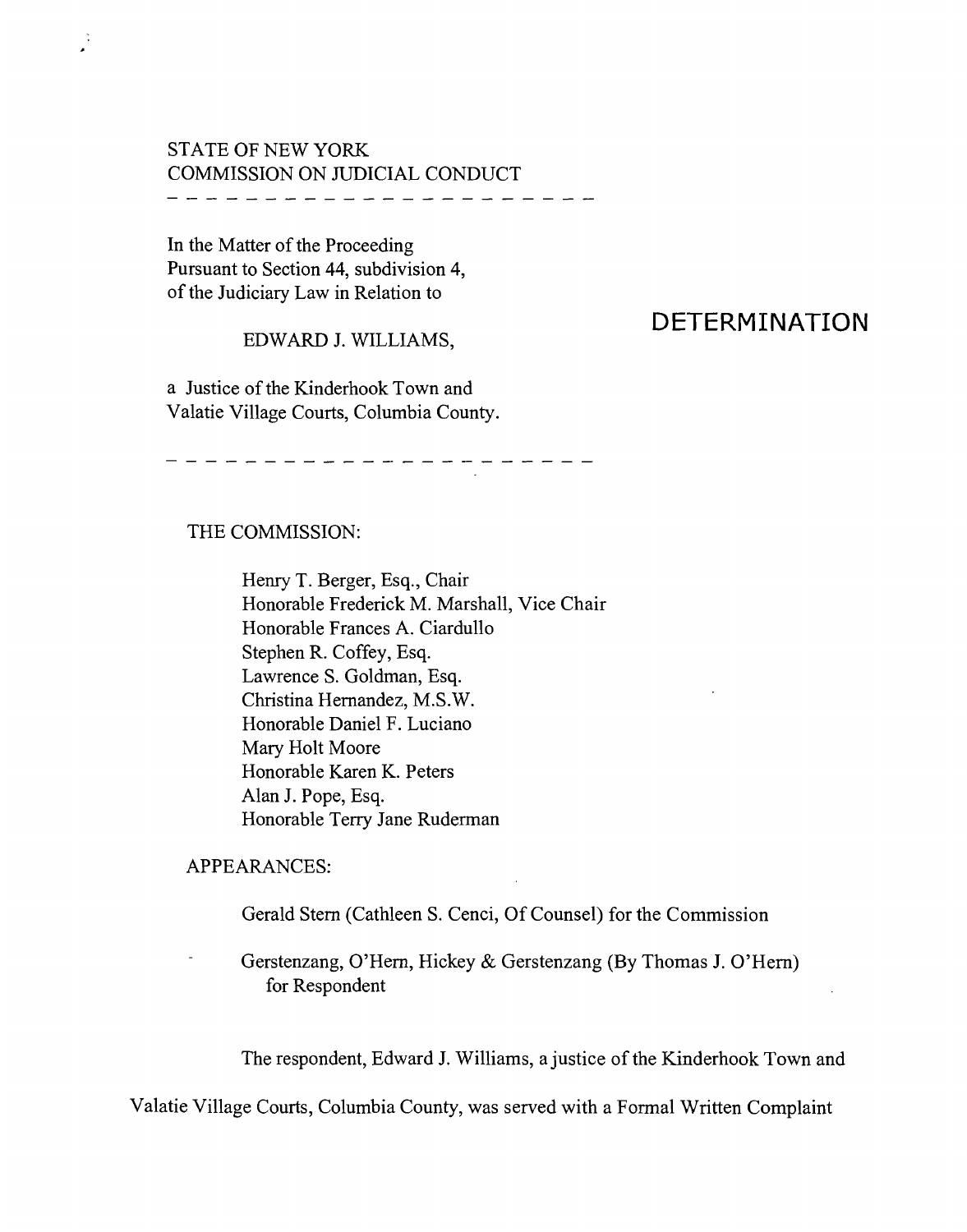dated November 13,2001, containing one charge. Respondent filed an answer dated December 14, 200l.

On March 6, 2002, the Administrator of the Commission, respondent and respondent's counsel entered into an Agreed Statement of Facts pursuant to Judiciary Law §44(5), stipulating that the Commission make its determination based upon the agreed facts, jointly recommending that respondent be censured and waiving further submissions and oral argument.

On May 9, 2002, the Commission approved the agreed statement and made the following determination.

1. Respondent has been a Justice of the Valatie Village Court since 1982 and a justice of the Kinderhook Town Court since 1984. He is not a lawyer. He has attended and successfully completed all required training sessions for judges.

2. On or about December 14,2000, David St. Onge was arrested on the complaint of the state police and his wife, Barbara Novak, and charged in the Stuyvesant Town Court with Assault, 2nd Degree and Menacing, 2nd Degree, after Ms. Novak alleged that Mr. St. Onge had threatened and assaulted her with a rifle. Mr. St. Onge was arraigned by Stuyvesant Town Justice John A. Dorsey, who set bail and issued an Order of Protection, requiring Mr. St. Onge to stay away from Ms. Novak.

2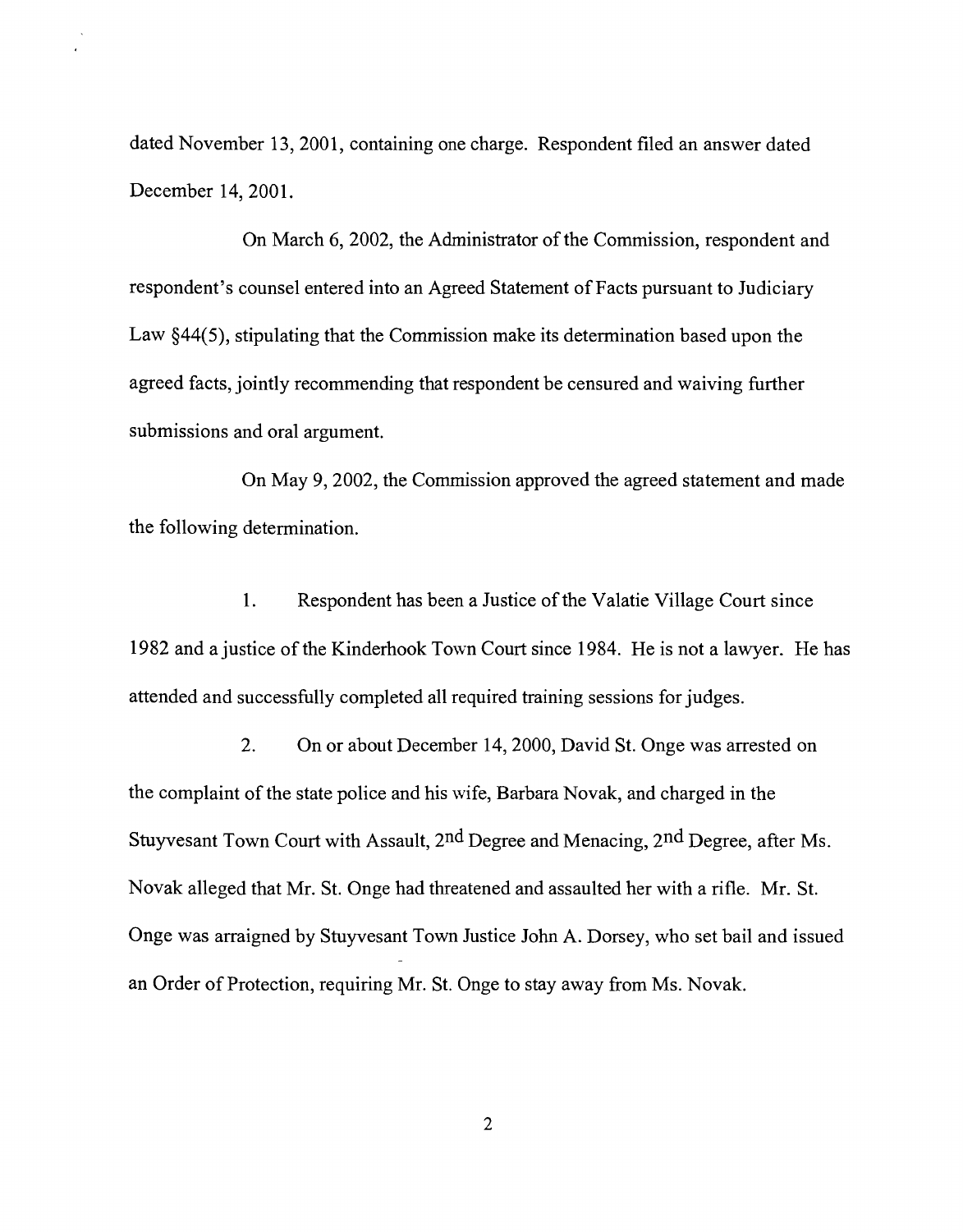3. A few days after the arraignment, Ms. Novak and Mr. St. Onge reconciled and Mr. St. Onge moved back into the marital residence. Ms. Novak went to court and requested that Judge Dorsey vacate the Order of Protection, but Judge Dorsey refused and referred Ms. Novak to the district attorney.

 $\frac{1}{2}$ 

4. On or about December 20, 2000, prior to the next court appearance, Mr. St. Onge and Ms. Novak, who were acquainted with respondent, went to respondent's home, without notice to or the consent of the prosecution, and requested that respondent vacate the Order of Protection. Respondent said that he could not do so and offered to speak with Judge Dorsey. Respondent then telephoned Judge Dorsey, using Judge Dorsey's unlisted telephone number, and requested that he rescind the Order of Protection he had issued against Mr. St. Onge. Respondent told Judge Dorsey that Mr. St. Onge and his wife were friends of respondent.

5. When Judge Dorsey replied that it was improper for respondent to make such a request and that Judge Dorsey would not vacate the Order of Protection without hearing from the prosecution, respondent argued with him and stated that Judge Dorsey could act without giving the prosecution an opportunity to be heard. In attempting to convince Judge Dorsey that he had the authority to vacate the Order of Protection, respondent said to Judge Dorsey that respondent had vacated orders of protection without notice to the district attorney. Respondent told Judge Dorsey that "The

3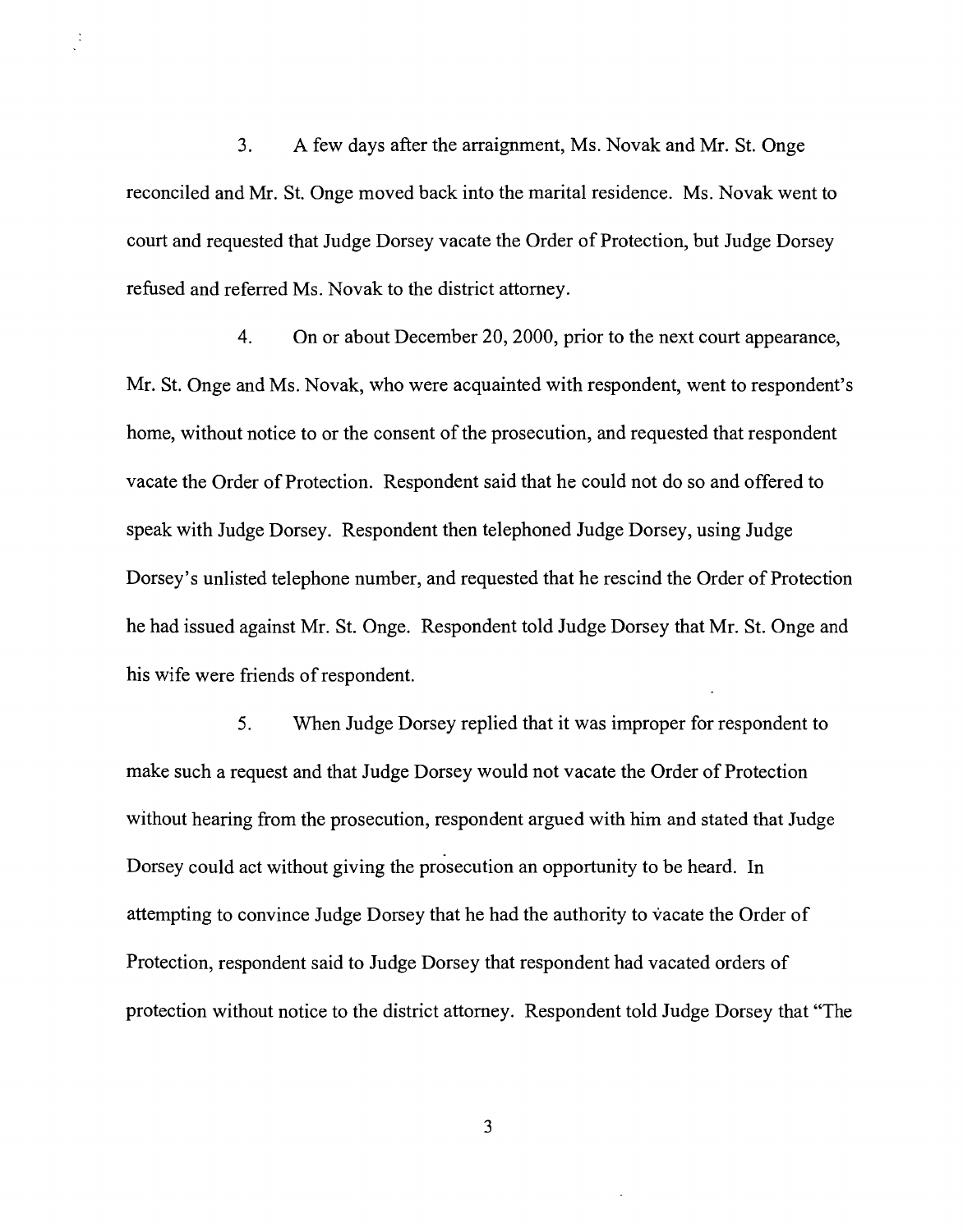D.A. isn't God." Judge Dorsey refused to rescind the Order of Protection, and Mr. St. Onge later pleaded guilty to a reduced Assault charge.

6. Respondent now recognizes that his telephone call to Judge Dorsey was improper, that Judge Dorsey was correct in advising him that Judge Dorsey had to give the district attorney an opportunity to be heard and that it would be improper for a judge to vacate an Order of Protection upon an *ex parte* request.

7. Respondent agrees that he will not make *ex parte* calls to judges on behalf of parties in any court proceeding, that he will not lend the prestige of office to advance private interests, that he will give the district attorney notice and a right to be heard when the law calls for such a procedure, and that he will pay greater attention to the Rules Governing Judicial Conduct.

Upon the foregoing findings of fact, the Commission concludes as a matter of law that respondent violated Sections 100.1, 100.2(A), 100.2(C) and 100.3(B)(6) of the Rules Governing Judicial Conduct. Charge I of the Formal Written Complaint is sustained, and respondent's misconduct is established.

By contacting another judge on behalf of a friend and asking the judge to vacate an Order of Protection he had issued, respondent intervened in a pending proceeding and used the prestige of judicial office in an attempt to advance his friend's private interests. Such conduct constitutes an improper assertion of influence as well as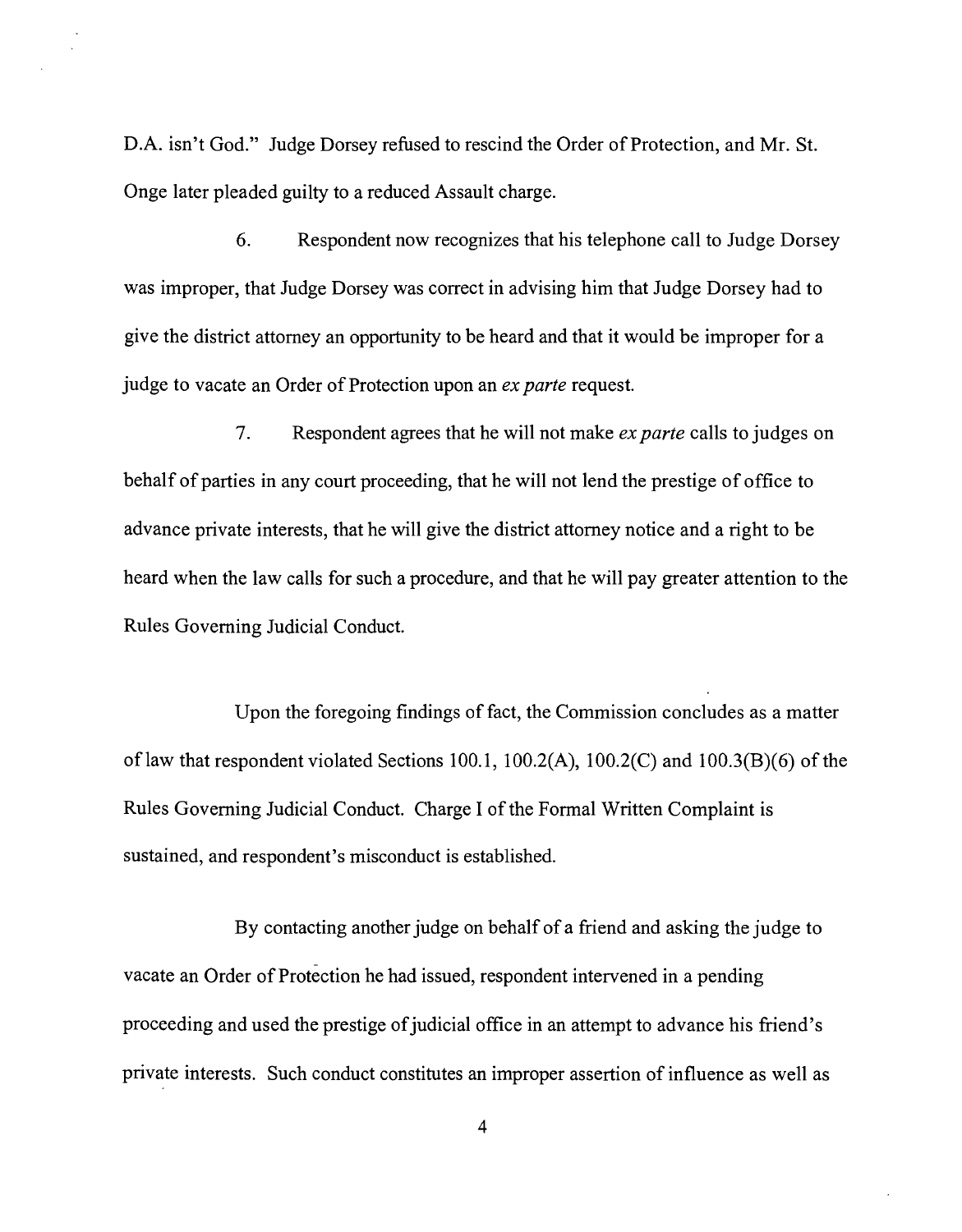an unauthorized *ex parte* communication (Sections 100.2[C] and 100.3[B][6] ofthe Rules Governing Judicial Conduct). As the Court of Appeals stated in Matter of Lonschein (50 NY2d 569,571-72):

> No judge should ever allow personal relationships to color his conduct or lend the prestige of his office to advance the private interests of others. Members of the judiciary should be acutely aware that any action they take, whether or on off the bench, must be measured against exacting standards of scrutiny to the end that public perception of the integrity of the judiciary will be preserved.

The Court on the Judiciary described the solicitation of special consideration as favoritism, which "is wrong, and always has been wrong." Matter of Byrne, 420 NYS2d 70, 71 (Ct on the Jud 1979); *see also* Matter ofYoung, 2001 Ann Report ofNY Comm on Jud Conduct 129; Matter of DeLuca, 1985 Ann Report of NY Comm on Jud Conduct 119. As a judge since 1982, respondent should have recognized that such communications seriously undermine the fair administration of justice and are strictly prohibited.

Even after the presiding judge refused respondent's request, stated that he would not vacate the order without hearing from the prosecution and reminded respondent that the request was improper, respondent, who had described the defendant and his wife as respondent's friends, persisted in his impermissible, heavy-handed advocacy. Arguing with the presiding judge, respondent told the presiding judge that respondent himself had vacated orders of protection without notice to the prosecution and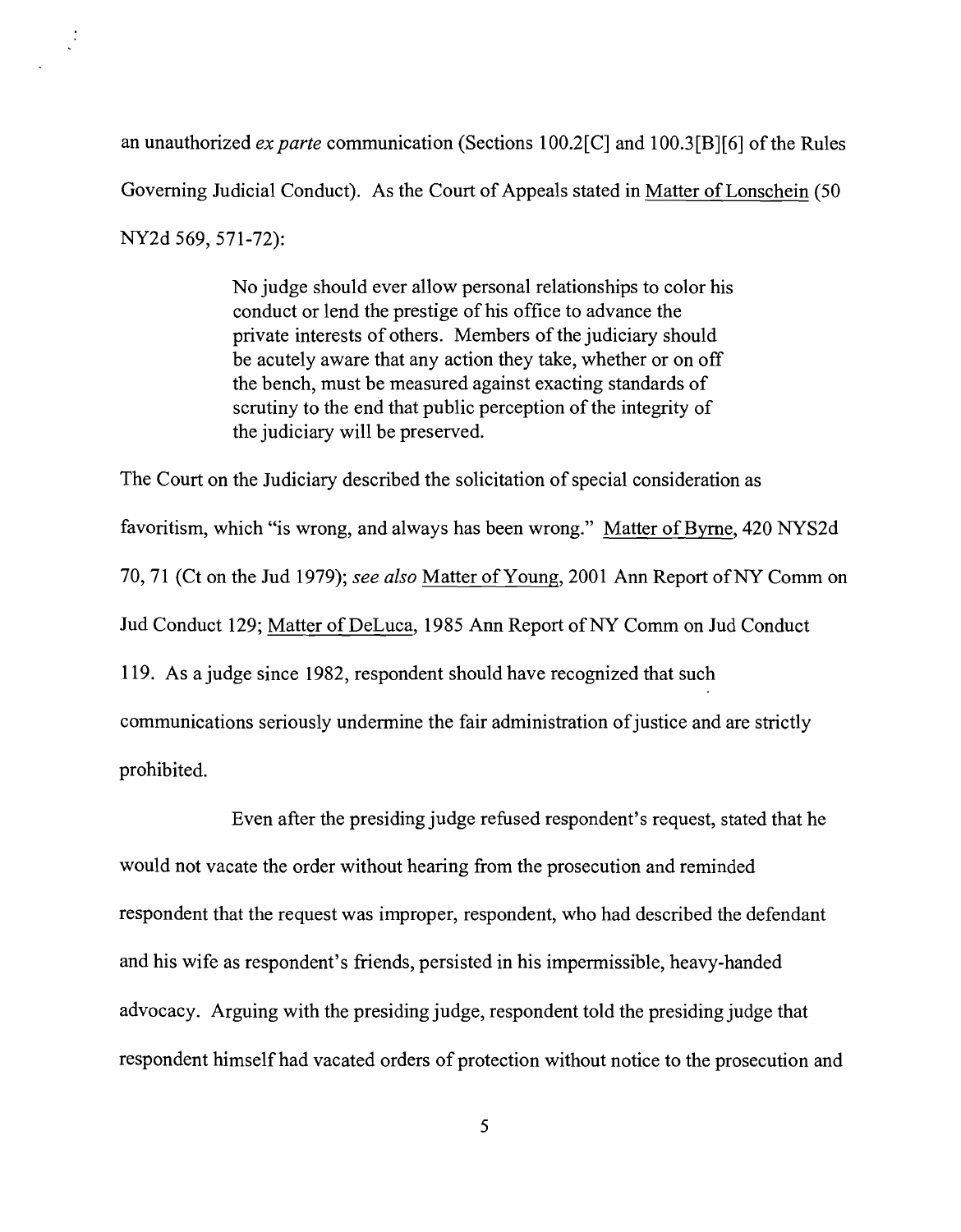commented, "The D.A. isn't God." Respondent's conduct showed remarkable insensitivity to the special ethical obligations of judges.

In imposing sanction, we note respondent's previous discipline for engaging in improper political activity, excluding an attorney from his courtroom, berating an assistant district attorney and failing to administer an oath to witnesses (Matter of Williams, 2002 Ann Rep of NY Commn on Jud Conduct ). Respondent's misconduct in the instant case occurred approximately three months after respondent was served with a Formal Written Complaint in the previous matter. We also note that in 1993 respondent was issued a confidential letter of dismissal and caution upon a determination of misconduct for being discourteous to an attorney.

By reason of the foregoing, the Commission determines that the appropriate sanction is censure.

Mr. Berger, Judge Ciardullo, Mr. Coffey, Mr. Goldman, Ms. Hernandez, Judge Luciano, Ms. Moore, Judge Peters, Mr. Pope and Judge Ruderman concur.

Judge Marshall was not present.